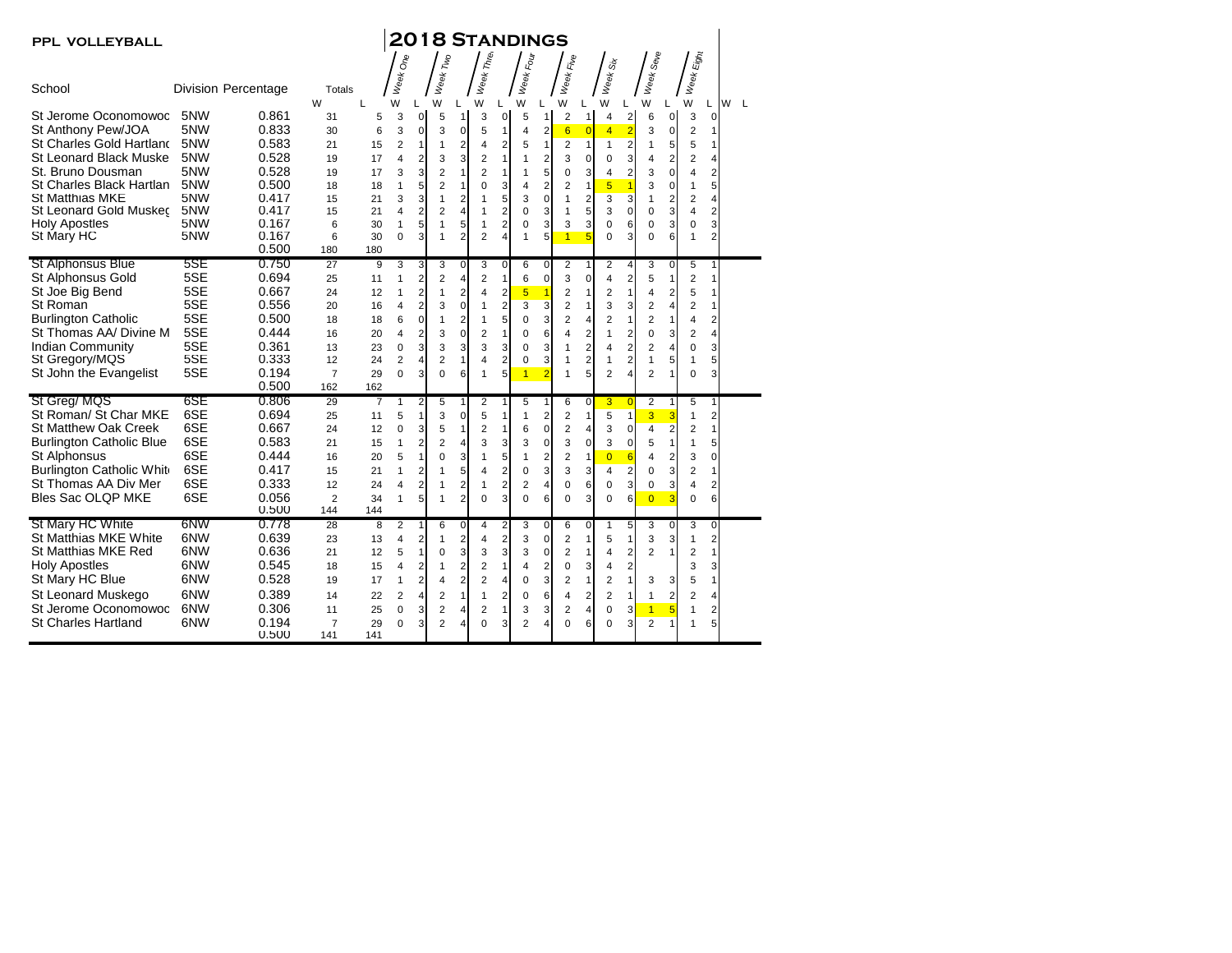| <b>PPL VOLLEYBALL</b>          | <b>2018 STANDINGS</b> |                     |                         |                |                |                |                |                |                |                |                |                |                |                         |                |                |                       |                |                                                                                     |                |        |  |
|--------------------------------|-----------------------|---------------------|-------------------------|----------------|----------------|----------------|----------------|----------------|----------------|----------------|----------------|----------------|----------------|-------------------------|----------------|----------------|-----------------------|----------------|-------------------------------------------------------------------------------------|----------------|--------|--|
|                                |                       |                     |                         |                | Week One       |                | Week Two       |                | Week Three     |                | Week Four      |                | Week Five      |                         | Week Six       |                | Week Se <sub>Ve</sub> |                | $\tilde{\varepsilon}_{\!\!j\!g\!f\!{\scriptscriptstyle M}}$<br>$W_{\Theta\theta k}$ |                |        |  |
| School                         |                       | Division Percentage | Totals<br>W             | L              | W              |                | W              |                | W              |                | W              | W              |                |                         | W              |                | W                     |                | W                                                                                   |                | W<br>L |  |
| <b>Burlington Catholic</b>     | $7 - 1 - A$           | 1.000               | 36                      | 0              | 3              | $\mathbf{0}$   | 6              | 0              | 3              | $\mathbf{0}$   | 6              | 0              | 3              | 0                       | 6              | $\mathbf 0$    | 6                     | $\mathbf 0$    | 3                                                                                   | 0              |        |  |
| <b>St Mary Hales Corners</b>   | $7 - 1 - A$           | 0.750               | 27                      | 9              | 3              | 3              | 5              | 1              | $\overline{2}$ |                | 0              | 3              | 6              | $\mathbf 0$             | $\overline{2}$ | $\mathbf{1}$   | 3                     | 0              | 6                                                                                   | $\Omega$       |        |  |
| <b>St Charles Hartland</b>     | $7 - 1 - A$           | 0.667               | 24                      | 12             | 3              | 3              | 3              | $\Omega$       | 6              | 0              | 3              | 0              | $\mathbf 0$    | 3                       | 4              | 2              | 3                     | $\pmb{0}$      | 2                                                                                   | $\overline{4}$ |        |  |
| Holy Apostles New Berlir 7-1-A |                       | 0.611               | 22                      | 14             | 1              | 2              | 2              | $\mathbf{1}$   | $\overline{4}$ | $\overline{2}$ | 6              | 0              | 6              | 0                       | $\mathbf{1}$   | 2              | $\overline{1}$        | 5              | $\mathbf{1}$                                                                        | 2              |        |  |
| St Leonard Muskego             | $7 - 1 - A$           | 0.528               | 19                      | 17             | 3              | 3              | 1              | $\overline{2}$ | 2              | $\mathbf{1}$   | 3              | 3              | $\overline{2}$ | $\mathbf{1}$            | 2              | 4              | $\overline{2}$        | $\overline{1}$ | 4                                                                                   | $\overline{2}$ |        |  |
| St Anthony Pew/JOA             | $7 - 1 - A$           | 0.500               | 18                      | 18             | 3              | 3              | 0              | 6              | 3              | $\mathbf 0$    | $\overline{3}$ | $\overline{0}$ | $\mathbf 0$    | 3                       | 3              | $\mathbf 0$    | $\overline{2}$        | $\overline{4}$ | $\overline{4}$                                                                      | $\overline{2}$ |        |  |
| <b>St Matthias MKE</b>         | $7 - 1 - A$           | 0.472               | 17                      | 19             | 2              | 4              | 4              | 2              | 1              | $\overline{2}$ | 3              | $\Omega$       | 3              | 3                       | $\overline{2}$ | 4              | 0                     | 3              | 2                                                                                   |                |        |  |
| <b>St Matthew Oak Creek</b>    | $7 - 1 - A$           | 0.306               | 11                      | 25             | 3              | $\Omega$       | $\Omega$       | 3              | $\mathbf 0$    | 6              | $\Omega$       | 6              | 1              | 5                       | 4              | 2              | $\overline{2}$        | $\mathbf{1}$   | 1                                                                                   | 2              |        |  |
| St Alphonsus Greendale         | $7 - 1 - A$           | 0.167               | 6                       | 30             | 3              | 0              | $\Omega$       | 3              | 0              | 6              | 0              | 6              | $\mathbf 0$    | 3                       | 0              | 3              | $\overline{2}$        | 4              | 1                                                                                   | 5              |        |  |
| <b>St Peter East Troy</b>      | $7 - 1 - A$           | 0.000               | $\mathbf 0$             | 36             | 0              | 6              | $\Omega$       | 3              | 0              | 3              | $\overline{0}$ | $\overline{6}$ | $\mathbf 0$    | 3                       | $\Omega$       | 6              | $\Omega$              | 3              | 0                                                                                   | 6              |        |  |
|                                |                       | 0.500               | 180                     | 180            |                |                |                |                |                |                |                |                |                |                         |                |                |                       |                |                                                                                     |                |        |  |
| <b>St Charles MKE</b>          | $7-2-B$               | 0.750               | 27                      | 9              | 3              | $\Omega$       | 6              | $\mathbf 0$    | 3              | $\mathbf 0$    | $\overline{2}$ | $\overline{4}$ | $5\phantom{1}$ | $\overline{1}$          | 1              | 2              | $\overline{4}$        | $\overline{a}$ | 3                                                                                   | $\Omega$       |        |  |
| <b>Burlington Catholic</b>     | $7 - 2 - B$           | 0.750               | 27                      | 9              | $\overline{2}$ | $\overline{4}$ | 3              | $\mathbf 0$    | 5              | $\mathbf{1}$   | 3              | $\mathbf 0$    | $\overline{1}$ | $\overline{2}$          | 5              | $\mathbf{1}$   | 5                     | $\mathbf{1}$   | 3                                                                                   | 0              |        |  |
| St. Joseph Big Bend            | $7 - 2 - B$           | 0.667               | 24                      | 12             | 3              | 3              | $\overline{2}$ | 1              | $\overline{2}$ | $\mathbf{1}$   | $\overline{2}$ | $\overline{4}$ | 3              | $\mathbf 0$             | 5              | $\mathbf{1}$   | 1                     | $\overline{2}$ | 6                                                                                   | 0              |        |  |
| <b>St Charles Hartland</b>     | $7 - 2 - B$           | 0.500               | 18                      | 18             | $\mathbf{1}$   | $\overline{2}$ | 4              | 2              | 1              | $\overline{2}$ | $\overline{2}$ | 4              | 3              | 3                       | 3              | 0              | 1                     | $\overline{2}$ | 3                                                                                   | 3              |        |  |
| Holy Apostles New Berlir       | $7-2-B$               | 0.417               | 15                      | 21             | $\overline{2}$ | 4              |                | 2              | 0              | 3              | 4              | $\overline{2}$ | 4              | $\overline{c}$          | 1              | 2              | 2                     | $\mathbf{1}$   | 1                                                                                   | 5              |        |  |
| St Bruno Dousman               | $7-2-B$               | 0.389               | 14                      | 22             | $\overline{4}$ | $\overline{2}$ | $\Omega$       | 3              | 4              | $\overline{2}$ | 2              | $\mathbf{1}$   | $\overline{0}$ | 3                       | $\overline{2}$ | $\overline{4}$ | $\overline{2}$        | 4              | 0                                                                                   | 3              |        |  |
| <b>St Mary Hales Corners</b>   | $7 - 2 - B$           | 0.306               | 11                      | 25             | $\overline{2}$ | 1              | 0              | 6              | 3              | 3              | $\overline{2}$ | 1              | $\mathbf 0$    | 6                       | 1              | 5              | $\mathbf{1}$          | $\overline{2}$ | 2                                                                                   | 1              |        |  |
| <b>St Matthias MKE</b>         | $7 - 2 - B$           | 0.222               | 8                       | 28             | $\mathbf{1}$   | $\overline{2}$ | $\overline{2}$ | 4              | 0              | 6              |                | $\overline{2}$ | $\overline{2}$ |                         | $\mathbf 0$    | 3              | $\overline{2}$        | $\overline{4}$ | $\mathbf 0$                                                                         | 6              |        |  |
|                                |                       | 0.500               | 144                     | 144            | 18             | 18             |                |                |                |                |                |                |                |                         |                |                |                       |                |                                                                                     |                |        |  |
| <b>Burlington Catholic</b>     | $8 - 1 - A$           | 0.833               | 30                      | 6              | 3              | $\Omega$       | 4              | 2              | 6              | $\mathbf 0$    | 3              | 0              | 3              | 3                       | 6              | $\mathbf 0$    | 3                     | 0              | 2                                                                                   | 1              |        |  |
| St Alphonsus Greendale         | $8 - 1 - A$           | 0.806               | 29                      | $\overline{7}$ | 3              | $\Omega$       | 6              | 0              | 0              | 3              | 6              | 0              | $\overline{4}$ | $\overline{\mathbf{c}}$ | 3              | $\mathbf 0$    | 3                     | 0              | 4                                                                                   | $\overline{2}$ |        |  |
| St Mary HC Blue                | $8 - 1 - A$           | 0.722               | 26                      | 10             | 6              | 0              | 1              | 2              | 6              | $\overline{0}$ | 0              | 3              | 3              | $\mathbf 0$             | $\overline{2}$ | 4              | 6                     | $\mathbf 0$    | $\overline{2}$                                                                      | $\mathbf{1}$   |        |  |
| <b>St Charles Hartland</b>     | $8 - 1 - A$           | 0.611               | 22                      | 14             | 3              | 3              | $\Omega$       | 3              | 0              | 3              | 6              | $\Omega$       | 5              | $\mathbf{1}$            | $\mathbf{1}$   | 2              | 3                     | $\mathbf 0$    | $\overline{4}$                                                                      | 2              |        |  |
| Holy Apostles New Berlir       | $8 - 1 - A$           | 0.417               | 15                      | 21             | $\Omega$       | 3              | 3              | 3              | 5              | $\mathbf{1}$   | 0              | 3              | $\mathbf 0$    | 3                       | 3              | 0              | $\overline{2}$        | $\overline{4}$ | $\overline{2}$                                                                      | $\overline{4}$ |        |  |
| St Leonard Muskego             | $8 - 1 - A$           | 0.417               | 15                      | 21             | $\mathbf 0$    | 3              | 4              | 2              |                | $\overline{2}$ | 3              | 3              | 3              | 3                       | 3              | 0              | 0                     | 6              | 1                                                                                   | $\overline{2}$ |        |  |
| St Thomas AA Div Mer           | $8 - 1 - A$           | 0.111               | $\overline{\mathbf{4}}$ | 32             | $\overline{2}$ | 4              | $\Omega$       | 3              | 0              | 3              | $\mathbf 0$    | 6              | $\mathbf 0$    | 3                       | $\mathbf 0$    | 6              | 0                     | 3              | $\overline{2}$                                                                      | 4              |        |  |
| St Mary HC White               | $8 - 1 - A$           | 0.083<br>0.500      | 3<br>144                | 33<br>144      | 1              | 5              | $\Omega$       | 3              | $\Omega$       | 6              | 0              | 3              | $\mathbf 0$    | 3                       | 0              | 6              | 1                     | 5              | 1                                                                                   | 2              |        |  |